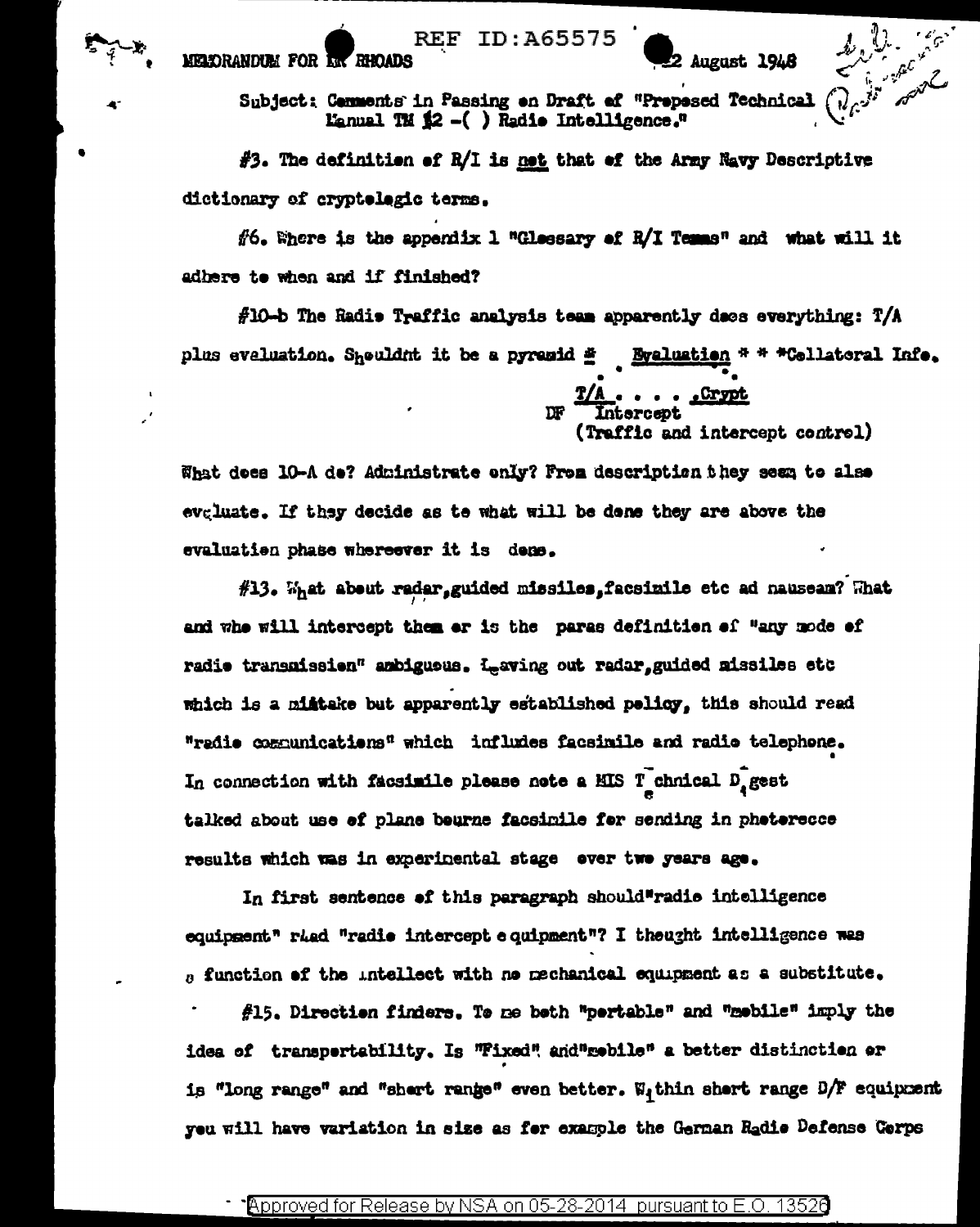RÊF ID:A65575<br>Example with "pobl" sets inside) and suitce  $D/F$ **Ens (covored** used both and even coat pocket sets forextremely close range work against agents. The entire problem of agent rad o traffic requires serious consideration and should certainly be included in any tactical R/I Manual. The Germans started world War II with both Abwehr, G stapo and regular police (Orpo) organizations for dealing with agents. A special "Radio Defense Corps had o be created with several companies of signal corp specialists in D/F, interception, t/a, and cryptanaysis toithin the OKI (OKH/AgwNW/Fu III) to deal with agent traffic in Germany and occupied territery in France,  $P'$ land, Scandinavia etc. Eyen so in 1944 it was necessary to pull one entire signal i telligence regiment out of the German Army Signal Intelligenc organization on the white the eastern front (NONA 6) and assign it exclustiely to Russian agent traffic because of the extremely large scale use of agents by the Russians. As Russia is the assumed potential energy for the purposes of this R/ I manual the entire matter of agent traffic should be considered in the fullest detail. Monitoring of agent traffic gave the Germans tactical intelligence on R ssian intent, future areas of mior attack etc. thi wi

 $/216$ . Is the solding sentence gramatical? And who is the assumed eneny here. And isnt this ontire ranual confused on distinction between high level(strategic) corrunications intelligence operations and low level(operation or tactical) radio intelligence activities?

**/17** Eore questions arise as to distinction between strategical and tactical and will not be mentioned further in these comments. Should it be Strategue. Operational, and Tactical with operational and tactical belonging to the field of the radio intelligence teams (for whom this menual is intended) and strategical and operational( yes, there is overlapoverlap and continuity are equally inportant for communications intelligence) intelligence which the "fixed stations and ASA itself are charged with?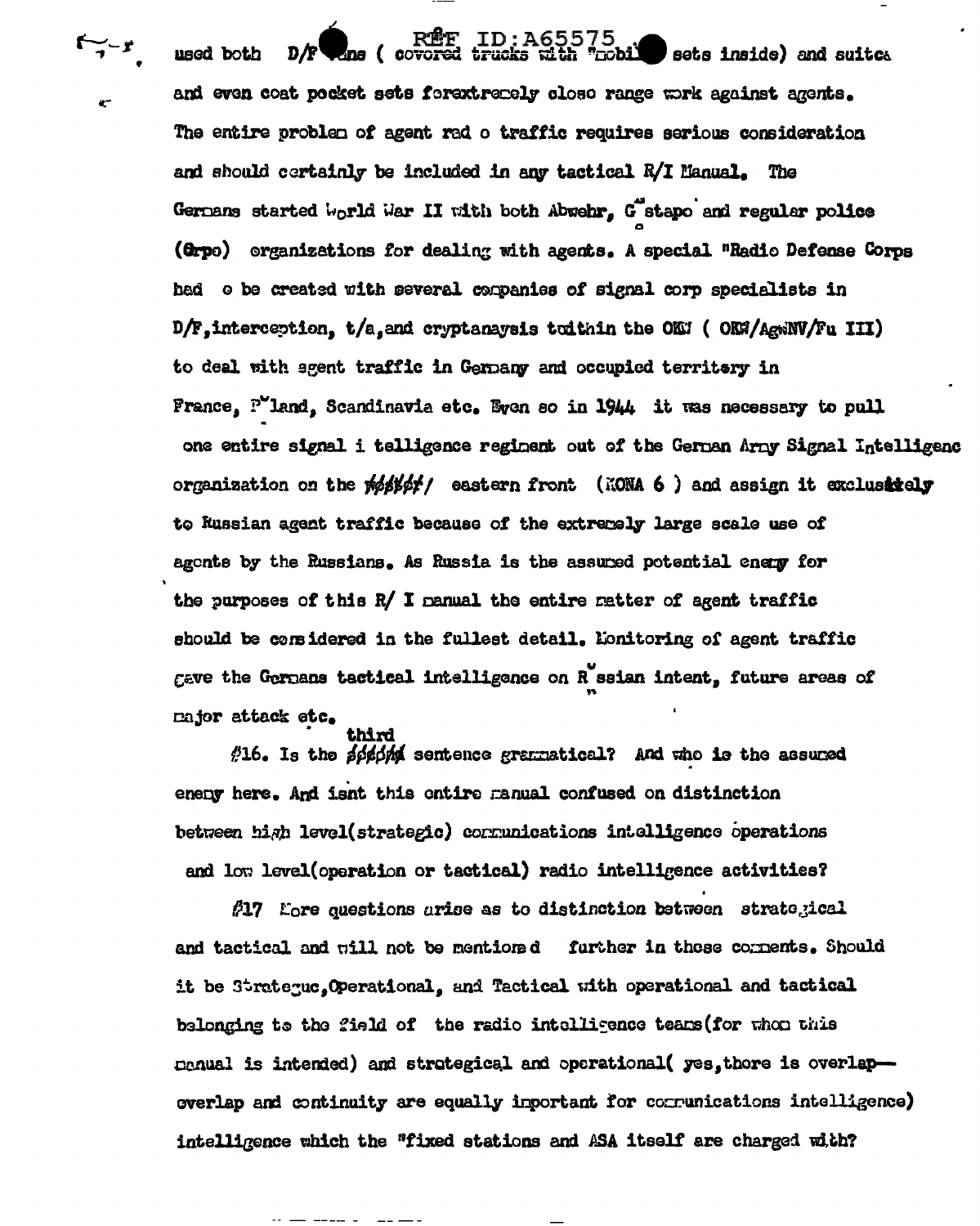$\#B$ 7-a Does the  $R/I$  corpany supply Arry Group or does the Theatre ASA feed theater and Army Group and the R/I company work from division up through Army?

**REF ID:A65575** 

キーシーと

Doesnt this imply that the R/I Corpany is only concorned with ground force traffic? What about air-ground liaison nets, and the entire field ofoverlapping intelligence from army air and naval nets to say nothing of the Police (if the energy is Russia?) I get the feeling theso R/I teams ere going to be working in a little vacuum all b therselves and not getting anywhere.

@7-Za-1 Does the last sentenc irply that ASA is assigning the nission for front line R/I companies?

\$7-a-4 What is "further counterintelligence of our own radio communications?"Is it communications security, durmy traffic, fake traffice,  $etc?$ 

\$7-b Same remarks about Army Navy Air and Police as were raised for 17-a. The Germas said that monitoring Russian internal connercial nets gave their operational forces very little information although it was of value to strength estimates-and the Germans did not have a true strategic airforce. I question if it should be included in an operational level manual, however. Should there by T/Osand T/Es for each type of B/I outfit mentioned here and elsewhere? And wouldnt tables of T/OandE eliminate the need for a lot of this text?

It again sens unfortunate that all erphasis is placed on enery ground force nets without indication of inter relationship between ground air and police and possibly naval and partisan or agent nets. Further in re 18-b-1 you do not obtain and evaluate radio intelligence information solely by *iimithis*<sup>n</sup>intercepting and finding locations of enery commercial and Arny high echelon radio communications", such information is presumably availabledong before the R/I companies get into the field.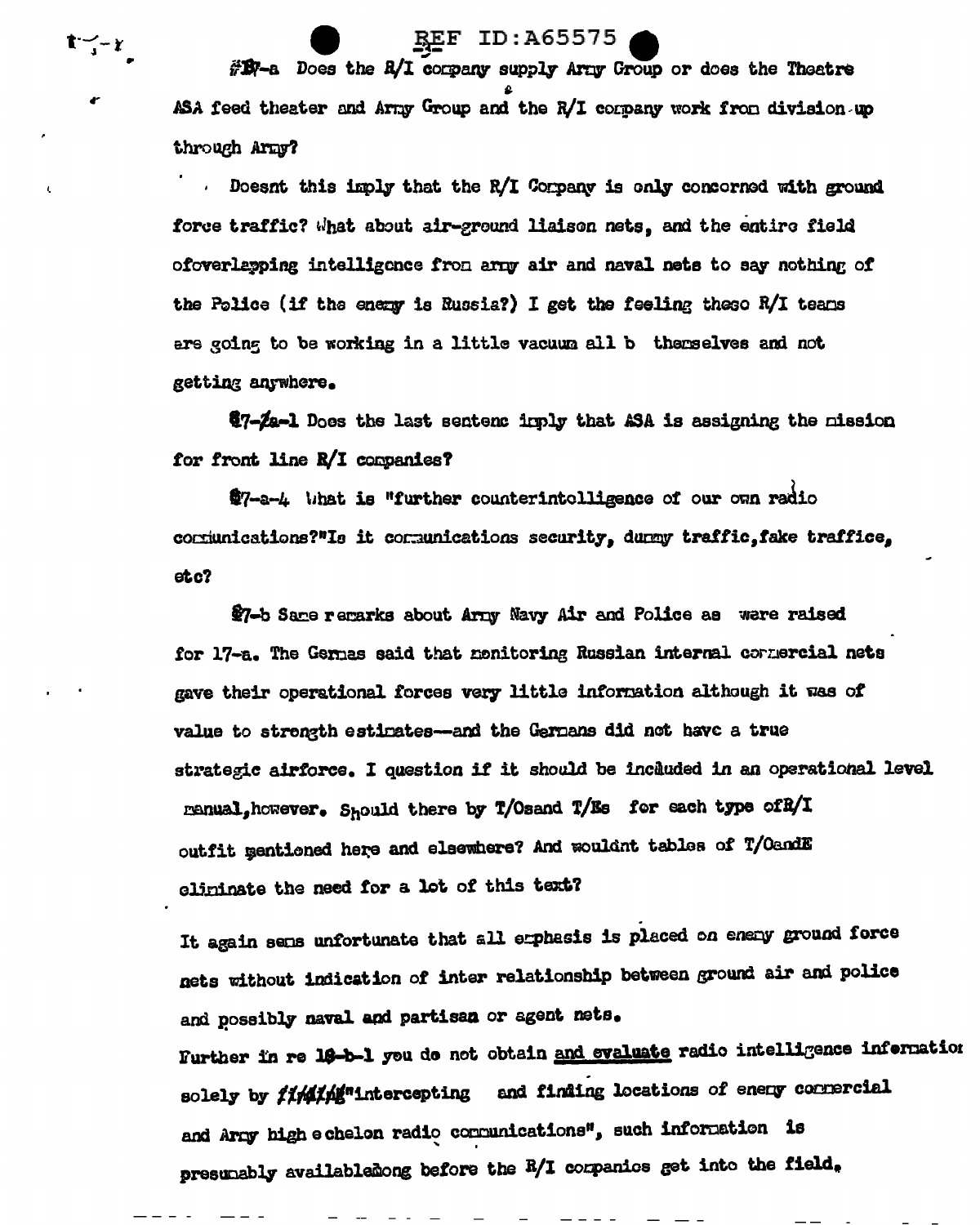18-b-4. Aside from the hope that training would be corpleted before the R/I corpany gets to the field, shouldnt such training as this be listed as the responsibility of the cornanding officer, partic ulalry the liaison aspect, rather than as a part of the general nission of the entire company?

**REF ID:A65575** 

دیات

モイーチ

19. This sounds like badly uritten personnel management-the field  $R/I$  company will be AO a military unit and b) too busy for the excellent suggestions contained here. The very level(low echelon) of traffic and the nature of the work will force a close connection between the intercent operator and the T/A people anyway. I am still confused on the difference between intercept control,  $t/a$  and crypt in deciding what to cover etc. For example, both the TA section in para 19 b 3 and the operation control section in 19 are directing coverage? and crypt and G-2 requirements are not yet included. Again TA and operation nd control are eveluating, a ssigning missions etc. In 19-b-2 we hear of data from "all possible sources" failing any other mention in this manual of captured documents, p/w interrogation investigation of ene ny ewuipment etc is this where such collateral naterial is scanned? And who gets it for then, through what channels or de they hope an enery tank crashes over an antenna and they loot the contents--if a plane crashed on their antenna they would presumably not be intersted in the contents since the are only ground force. Nuts. 19-c 3 raises the linguistic proble, where will they get dictionaries, new vocabulary itens etc? c-4 indicates cryp reporta to TA for forwarding to G-2 and for eval uation--does this mean the TA team does the evaluation and the G-2 man accepts it or will the hi gher level G-2 not get the decode without corpent for his own evaluation?

25. ASA interests again-in conflict with field G-2 requirements?

25.2 "The radio spectrum is scanned for traffic". What kind of traffic, r/t or w/t, what about anything else. Cf Gernan definition of signal intelligence

 $\mathcal{L}_{\mathcal{L}}$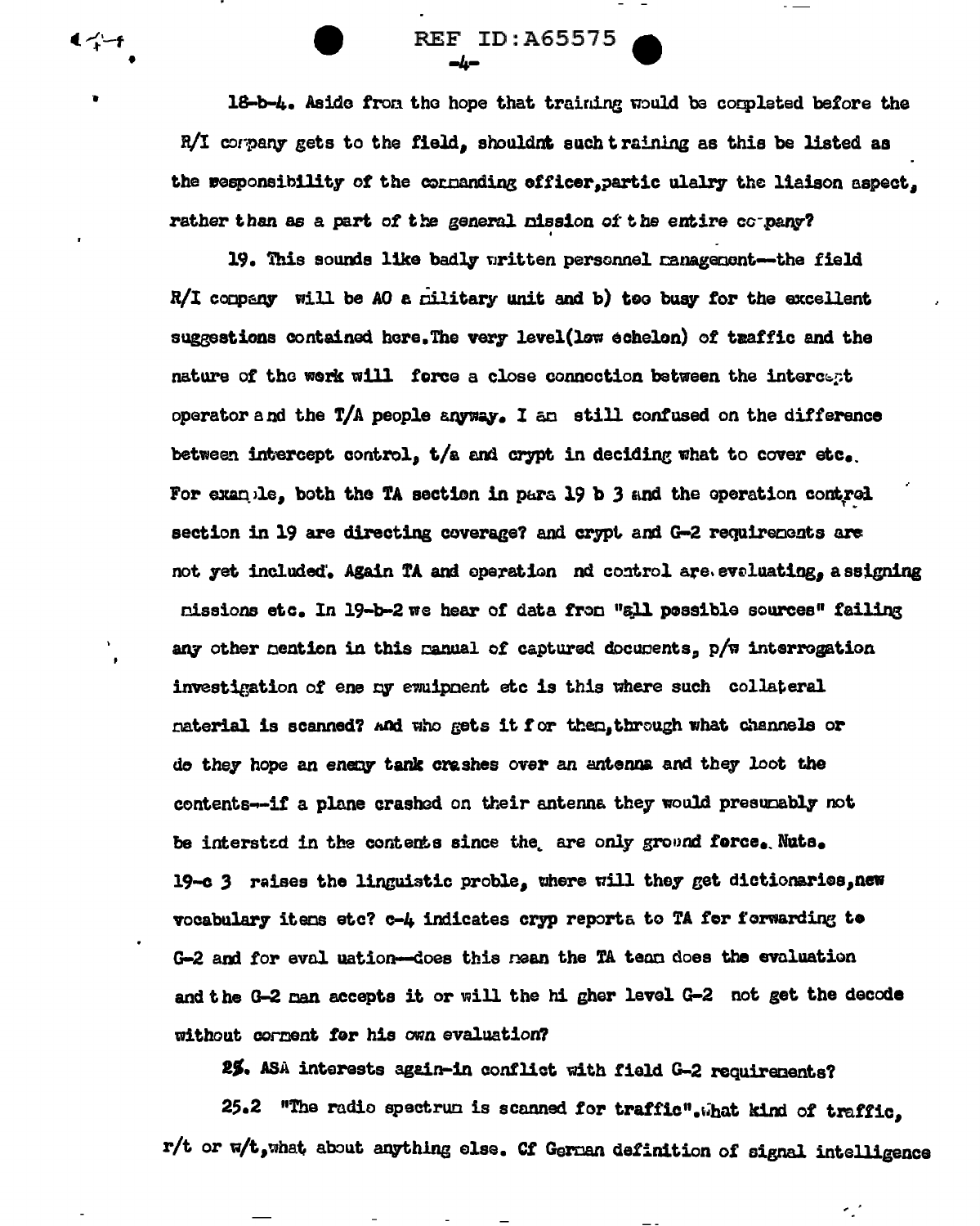**REF ID: A65575** 

as "concerned with every manifestation in the radio spectrum". And also, what about wire tapping at the front line level.

-5-

25.b.2 Is this sample message proper in a restricted manual?

26. The manual is forever talking about the ASA sub-sectionbut the ASA-subsection is not described until Sec XI--shouldnt it be described at the first if it is the superior organization?

30-A Hurrah. Intercept non-morse.2

ق∼پ∽ر€

36. The ASA-sub-section. Only a general criticism here-but in general the duties and functions are very vague. Would a field commander from reading, this know what the few individuals who turn up as his MASA sub section" are supposed to be doing? The description in para 37 appears confused-is this ASA sub section to work at Aray Group, Army, theater division or what level? What rank will the officers hold etc?

38. F<sup>o</sup>nctions of ASA sub-section are pretty general but what about collateral information to be passed to ASA and down to <sup>R</sup>I companies as RI interrogation, captured documents, enemy equipment and so on-shouldnt this all come through the ASA sub section?

39. A ain we have G-2 and ASA desires being formulated. This is almost solely on the intelligence side--who will correlate crypto security and the needs and requirements of the signal officer at th same level?

Generally, the ASA sub section appears to be concerned solely with ground force re uirements. Isnt the ASA sub section the place to look for coordinating Air and Palice nets and exchanging information on naval if the RI companies are only going to be concerned with ground?

42. Claims for radio intelligence advanced here can raise plenty of eyebrows, particularly since RI has not been integrated with other sources of i telligence even for briefing purposes. I think there should be some discussion of the role of radio inelligence in relation